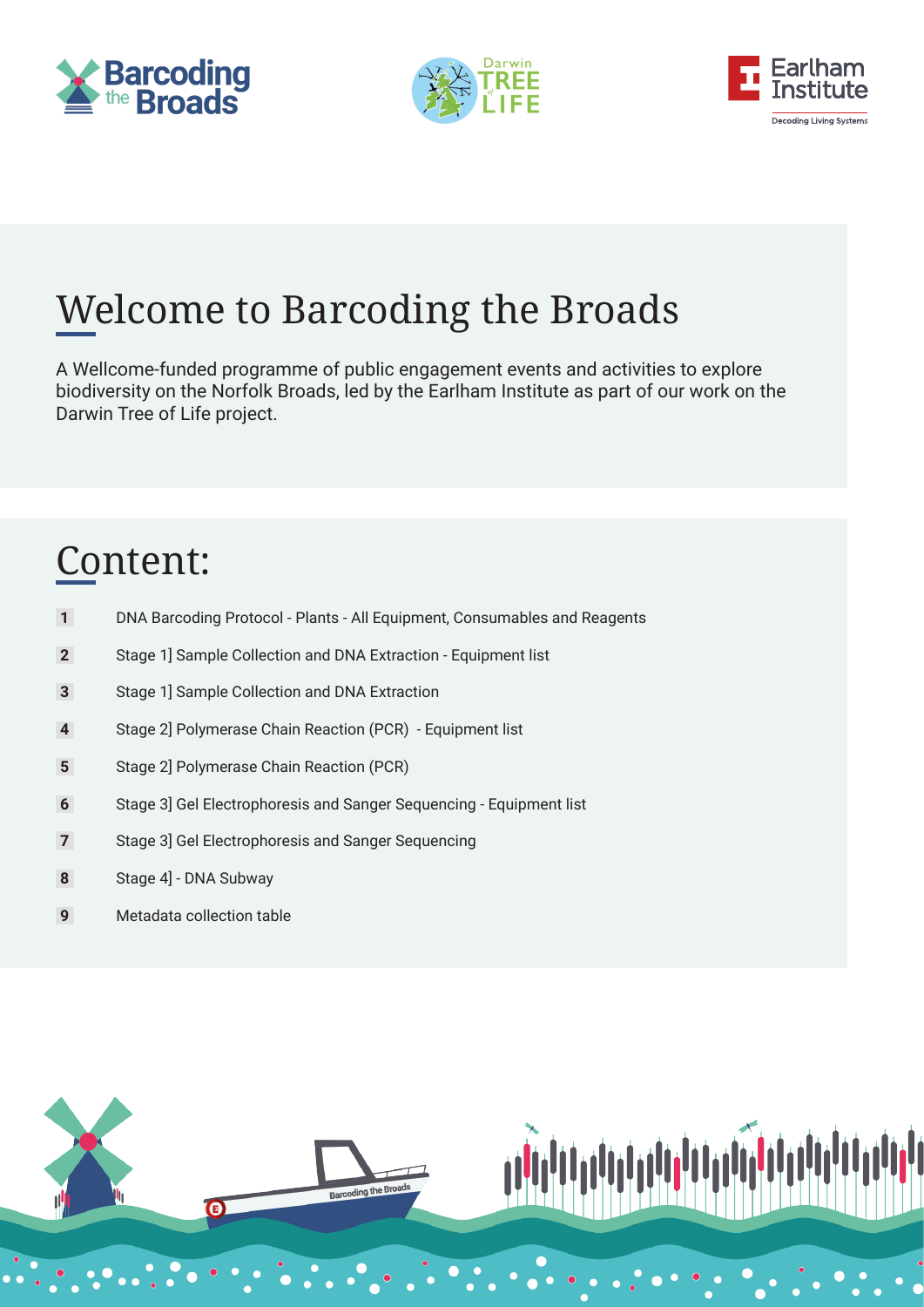







## All Equipment, Consumables, and Reagents

| -20 °C freezer                           |  |
|------------------------------------------|--|
| <b>Balance</b>                           |  |
| BlueGel electrophoresis system           |  |
| Centrifuge                               |  |
| Computer/Laptop with internet connection |  |
| <b>Conical flask</b>                     |  |
| Eppendorf and PCR tube rack              |  |
| Ice bucket                               |  |
| Lab book                                 |  |
| Media bottle                             |  |
| Metal forceps                            |  |
| Metal spatula                            |  |
| <b>Microwave</b>                         |  |
| MiniPCR thermal cycler                   |  |
| Nitrile gloves                           |  |
| P10, P20, P200 and P1000 pipettes        |  |
| Plastic pestles                          |  |
| <b>Scissors</b>                          |  |
| Waste bin                                |  |
| Water bath (or mug and kettle)           |  |

| Consumables:                             | Check |
|------------------------------------------|-------|
| 0.2 mL PCR tubes                         |       |
| 1.5 mL eppendorf tubes                   |       |
| 10 mL plastic syringe                    |       |
| 10 µL, 20 µL, 200 µL and 1000 µL pipette |       |
| tips                                     |       |
| Aluminium foil                           |       |
| lce                                      |       |
| Marker pen                               |       |
| Parafilm M                               |       |
| Plastic weigh boats                      |       |
| Sanger sequencing labels (Genewiz)       |       |
| Sterile/Distilled water                  |       |
|                                          |       |

| Reagents:                                                                                             | Check |
|-------------------------------------------------------------------------------------------------------|-------|
| 1 x TBE buffer [made through a ten-fold<br>dilution of 10 x TBE buffer in sterile/<br>distilled water |       |
| 10 % chelex solution [made by mixing 1 g<br>chelex into 9 mL sterile/distilled water]                 |       |
| 100bp DNA ladder                                                                                      |       |
| Agarose                                                                                               |       |
| DNA loading dye                                                                                       |       |
| rbcL primers (forward and reverse,<br>Eurofins)                                                       |       |
| Ready-to-Go PCR beads                                                                                 |       |
| SYBR Safe DNA gel stain                                                                               |       |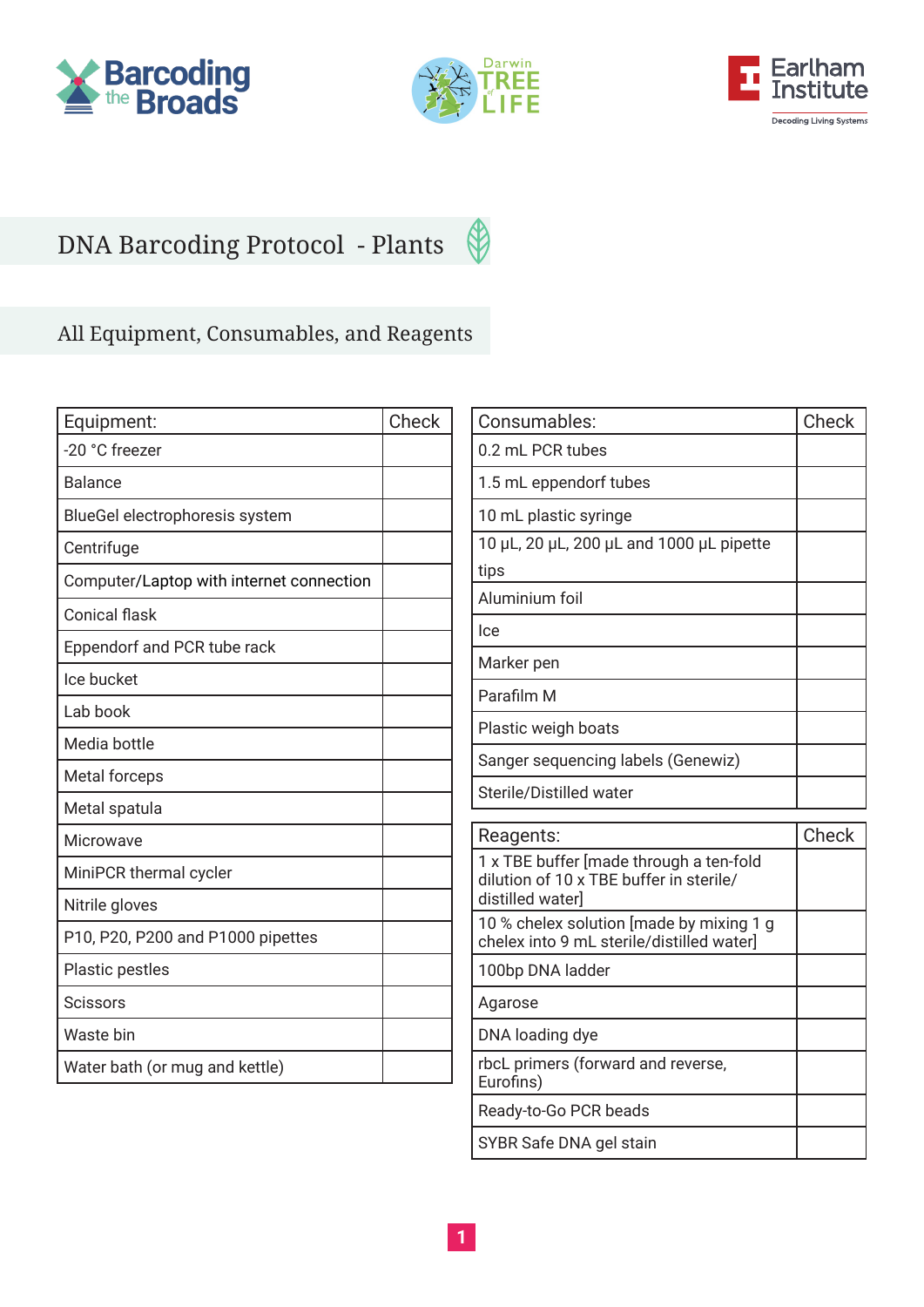



 $\bigcirc$ 

**PARA** 



## DNA Barcoding Protocol - Plants

# STAGE 1] Sample Collection and DNA Extraction

| Equipment:                     | Check |
|--------------------------------|-------|
| Balance                        |       |
| Centrifuge                     |       |
| Eppendorf and PCR tube rack    |       |
| Lab book                       |       |
| Media bottle                   |       |
| Metal forceps                  |       |
| Metal spatula                  |       |
| Nitrile gloves                 |       |
| P200 pipette                   |       |
| Plastic pestle                 |       |
| <b>Scissors</b>                |       |
| Waste bin                      |       |
| Water bath (or mug and kettle) |       |

| Consumables:            | Check |
|-------------------------|-------|
| 1.5 mL eppendorf tubes  |       |
| 10 mL plastic syringe   |       |
| 200 µL pipette tips     |       |
| Aluminium foil          |       |
| Marker pen              |       |
| Parafilm M              |       |
| Plastic weigh boats     |       |
| Sterile/Distilled water |       |

| Reagents:                                | <b>Check</b> |
|------------------------------------------|--------------|
| 10 % chelex solution [made by mixing 1 g |              |
| chelex with 9 mL sterile/distilled water |              |

| Notes $\int$ |  |  |  |
|--------------|--|--|--|
|              |  |  |  |
|              |  |  |  |
|              |  |  |  |
|              |  |  |  |
|              |  |  |  |
|              |  |  |  |
|              |  |  |  |
|              |  |  |  |
|              |  |  |  |
|              |  |  |  |
|              |  |  |  |
|              |  |  |  |
|              |  |  |  |
|              |  |  |  |
|              |  |  |  |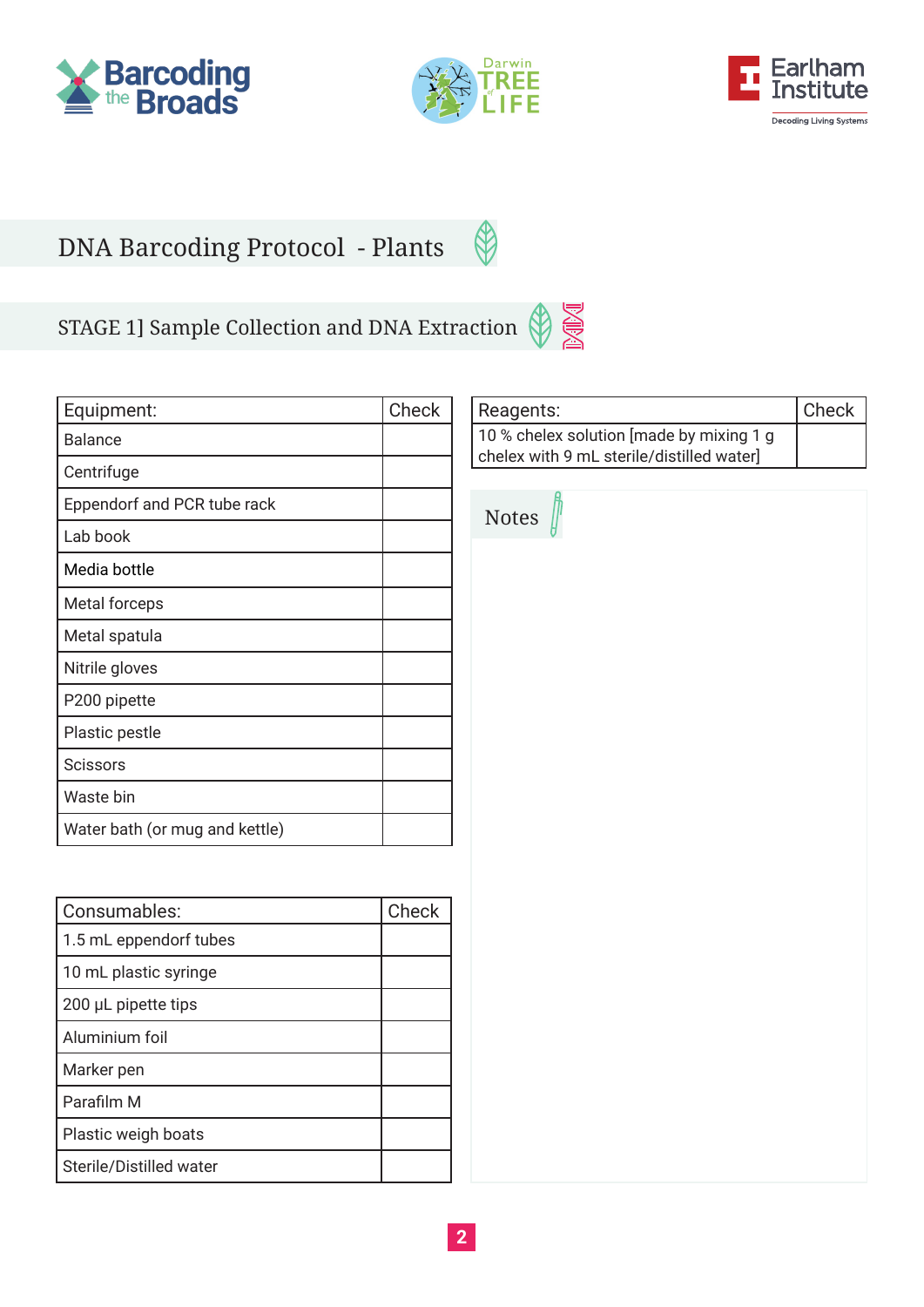





### STAGE 1] Sample Collection

The first task is to collect and document a plant sample, ensuring you respect the study environment and have permission to collect in the chosen location. Only a small amount of material is needed - typically a single leaf. This can be removed by hand, or with a scalpel or scissors, and then stored in a labelled vial.



As much information as possible about the sample should be recorded alongside the collection.

This includes:

- Photos of the plant
- Latitude, longitude, temperature and elevation of the study location
- Time and date of collection
- Description of the plant and the habitat it grows in
- Sample number and name of the collector

All sample information should be logged in a lab book or on a computer.

[An example metadata collection table can be found on page 9](#page-9-0)







The DNA, found in the cell nucleus, is extracted from the leaf and separated from contaminants using simple physical and chemical methods:

- Add 100 μL of 10 % chelex solution to a 1.5 mL eppendorf tube and use a marker pen to label the top and side of the tube with the sample name/number **1**
- With the leaf rested on a plastic tray, remove a small half-circle of the sample roughly the size of a grain of rice **2** with the reverse (wide) end of a 200 μL pipette tip
- Transfer the piece of leaf to the eppendorf tube and crush thoroughly into the chelex solution using a plastic **3** pestle until it is completely broken apart
- Close the eppendorf tube and seal it tightly with parafilm. Heat the contents for 10-15 mins in a water bath (85-90 **4** °C) or in a mug containing boiling water. Avoid contamination by ensuring the lid of the tube isn't submerged
- After heating, remove the eppendorf tube from the water and use a centrifuge (e.g. 6000 rpm for 1 min) to pellet **5** the solid material. Alternatively, allow the contents to settle for 15 mins until two distinct layers form. The DNA is found in the top layer of liquid that forms above the solid material, 2 μL of this is used for the polymerase chain reaction (PCR). Handle the tube carefully from this stage to avoid disturbing the solids at the bottom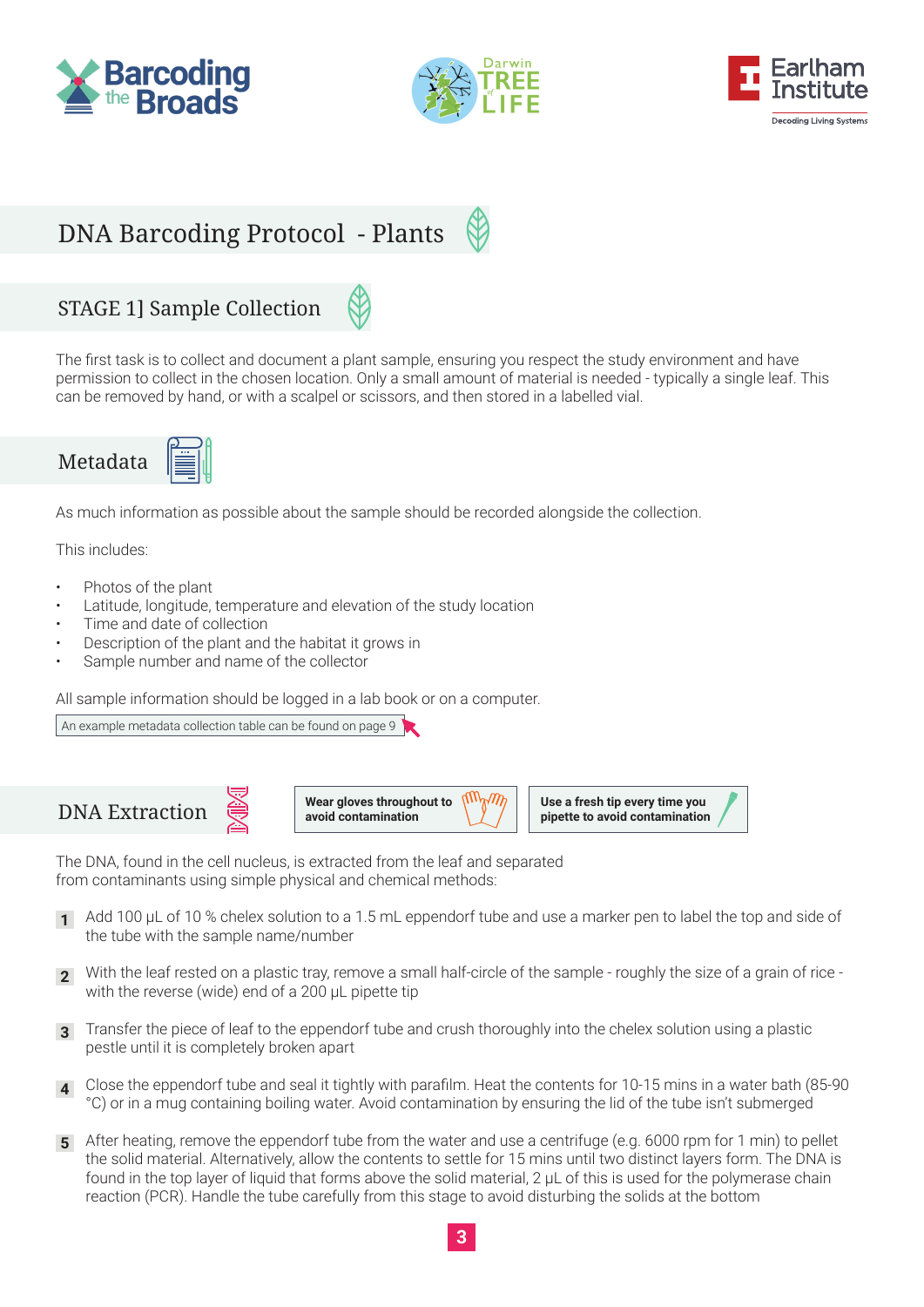





### STAGE 2] Polymerase Chain Reaction (PCR)

| Equipment:                       | Check |
|----------------------------------|-------|
| -20 °C freezer                   |       |
| Computer/Laptop for PCR software |       |
| Eppendorf and PCR tube rack      |       |
| Ice bucket                       |       |
| Lab book                         |       |
| MiniPCR thermal cycler           |       |
| Nitrile gloves                   |       |
| P20 pipette                      |       |
| Waste bin                        |       |

| Consumables:            | Check |
|-------------------------|-------|
| 0.2 mL PCR tubes        |       |
| 20 µL pipette tips      |       |
| lce                     |       |
| Marker pen              |       |
| Plastic weigh boats     |       |
| Sterile/Distilled water |       |

| Reagents:                                       | Check |
|-------------------------------------------------|-------|
| Ready-to-Go PCR beads                           |       |
| rbcL primers (forward and reverse,<br>Eurofins) |       |

| ''''''''<br>minipcr |  |
|---------------------|--|
| ,,,,,,,,            |  |

| Notes $\int$ |  |
|--------------|--|
|              |  |
|              |  |
|              |  |
|              |  |
|              |  |
|              |  |
|              |  |
|              |  |
|              |  |
|              |  |
|              |  |
|              |  |
|              |  |
|              |  |
|              |  |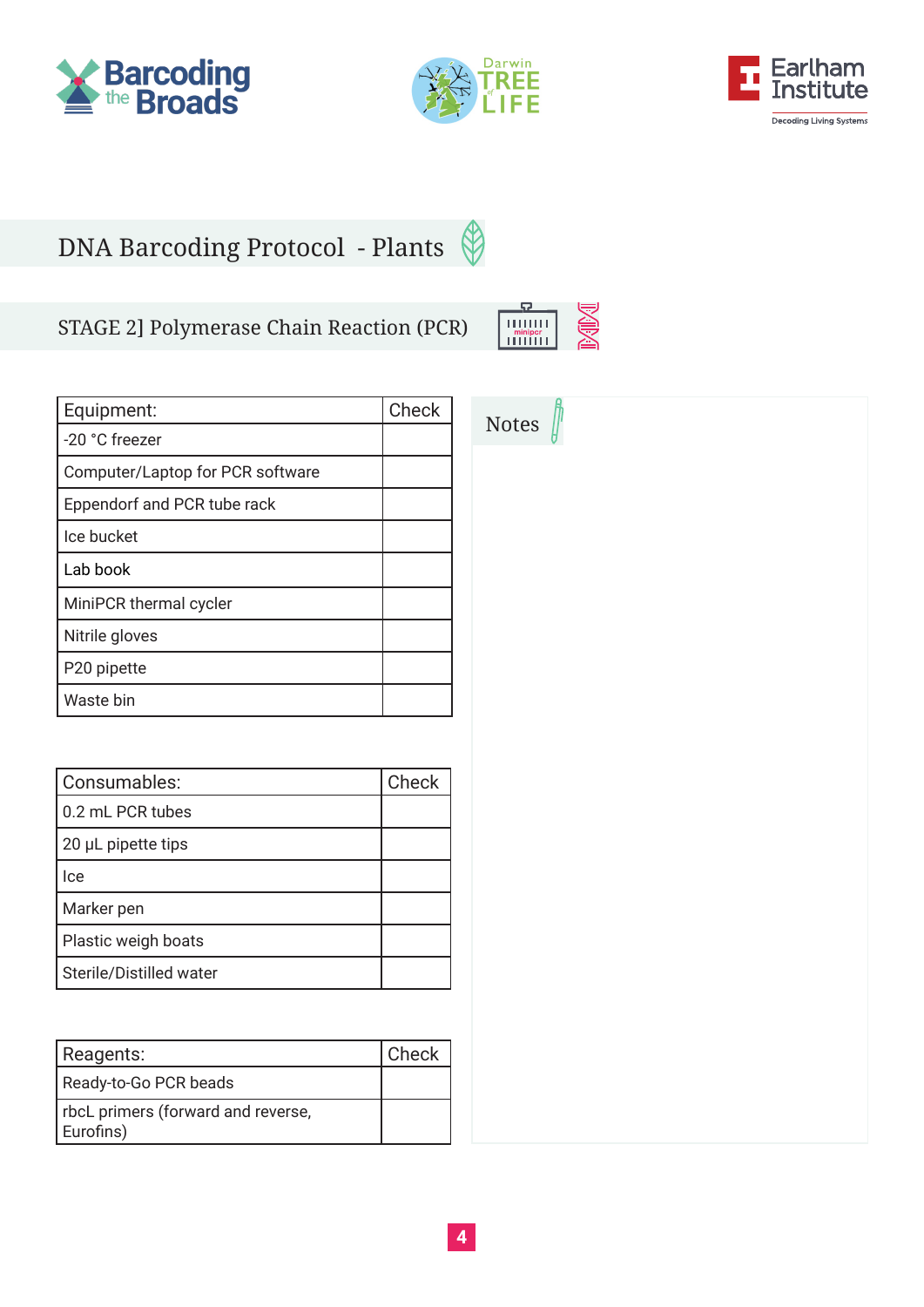





### DNA Barcoding Protocol - Plants  $\mathcal{W}^{\mathcal{M}}$ **Wear gloves throughout to avoid contaminationUse a fresh tip every time you**<br> **USE 2** Polymerase Chain Reaction (PCR) **pipette to avoid contamination**

PCR is used to amplify (make millions and billions of copies of) a specific region of DNA. For plants the DNA barcode region is **rbcL**.

- Transfer a ready-to-go PCR bead (containing Taq polymerase, nucleotides, stabilisers and reaction buffer) to a **1** 0.2 mL PCR tube and use a marker pen to label the top and side of the tube with the sample name/number
- Add 20 μL sterile/distilled water to the PCR tube and allow the bead to completely dissolve **2**
- Add 1.5 μL of the forward primer and 1.5 μL of the reverse primer to the PCR tube **3**
- Add 2 μL of extracted DNA (taken from the top layer of liquid that forms above the solid material) to the PCR tube. Mix thoroughly with a pipette tip before firmly closing the lid. The final volume of the solution in the PCR tube is 25 μL. A negative control (used to confirm the experimental results are valid) is prepared by repeating the steps above but with 2 μL sterile/distilled water replacing the 2 μL of extracted DNA **4**
- Transfer the PCR tubes to the miniPCR machine. Screw the lid of the machine closed and then start the thermal **5** cycling protocol using the miniPCR software



Amplification of the DNA barcode region happens in three steps:

- *Denaturation*, where the double-stranded DNA is heated to separate the strands **1**
- *Annealing*, where the primers mark/flank the DNA barcode region by binding to the separated strands of DNA **2**
- *Extension*, where the *Taq* polymerase synthesises new DNA strands. **3**

These steps are repeated (cycled) to exponentially produce exact copies of the DNA barcode region.

Thermal cycling programme for rbcL (1 hr 23 min duration, with heated lid) is:

Initial denaturation = 94 °C for 60 sec

| *Denaturation* = 94 °C for 15 sec | *Annealing* = 54 °C for 15 sec | *Extension* = 72 °C for 30 sec | Number of cycles = 35

Final extension = 72 °C for 300 sec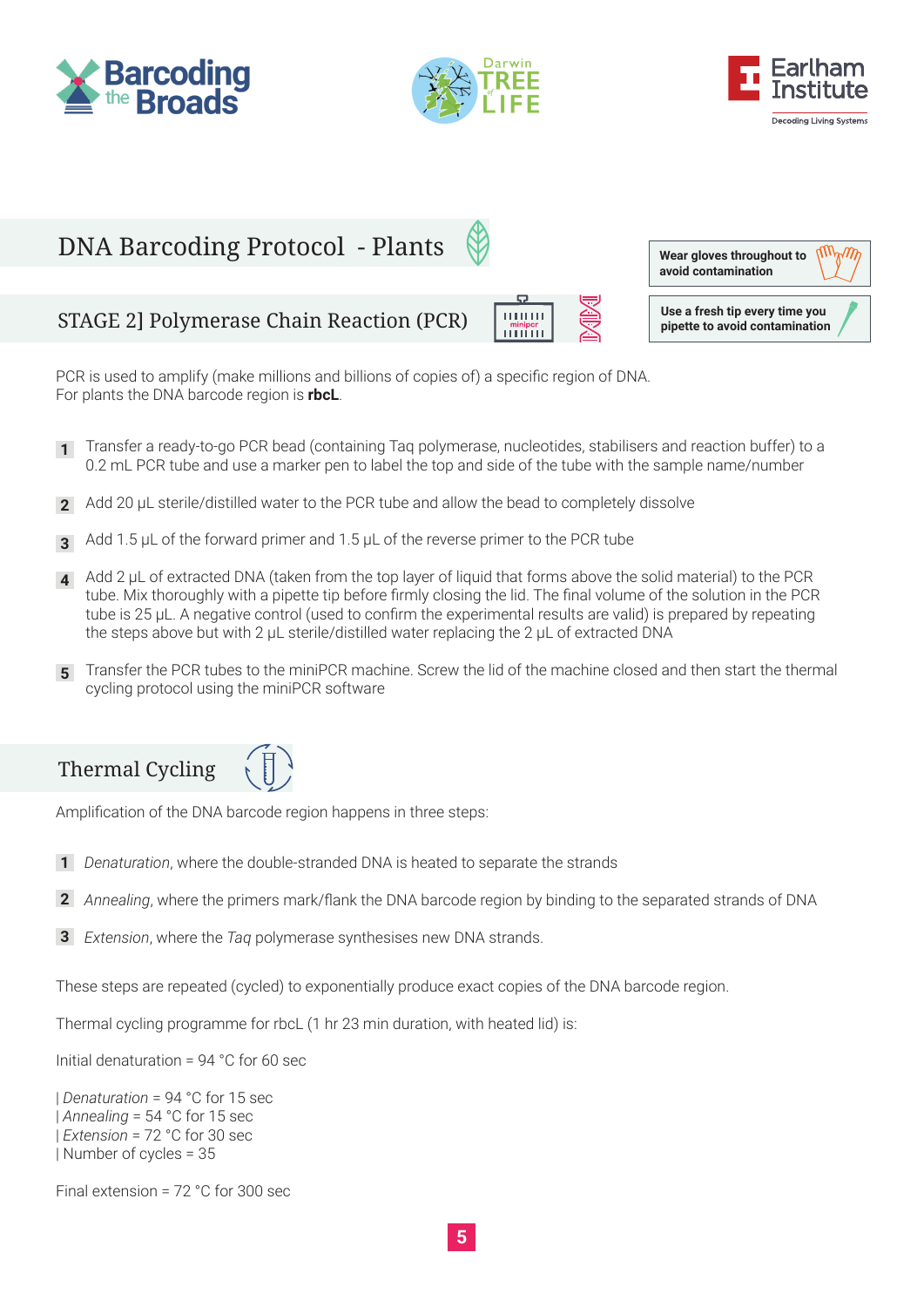





### STAGE 3] Gel Electrophoresis and Sanger Sequencing

| Equipment:                                    | Check |
|-----------------------------------------------|-------|
| -20 °C freezer                                |       |
| P10, P20, P200 and P1000 pipettes             |       |
| <b>Balance</b>                                |       |
| BlueGel electrophoresis system                |       |
| Computer/Laptop with internet connection      |       |
| <b>Conical flask</b>                          |       |
| Eppendorf and PCR tube rack                   |       |
| Ice bucket                                    |       |
| Lab book                                      |       |
| Metal spatula                                 |       |
| Microwave                                     |       |
| Nitrile gloves                                |       |
| Waste bin                                     |       |
| Consumables:                                  | Check |
| 0.2 mL PCR tubes                              |       |
| 1.5 mL eppendorf tubes                        |       |
| 10 mL plastic syringe                         |       |
| 10 µL, 20 µL, 200 µL and 1000 µL pipette tips |       |
| Ice                                           |       |
| Marker pen                                    |       |
| Parafilm M                                    |       |
| Plastic weigh boats                           |       |
| Sanger sequencing labels (Genewiz)            |       |
| Sterile/Distilled water                       |       |

| Reagents:                                                                                             | Check |
|-------------------------------------------------------------------------------------------------------|-------|
| 1 x TBE buffer [made through a ten-fold<br>dilution of 10 x TBE buffer in sterile/distilled<br>water] |       |
| Agarose                                                                                               |       |
| 100bp DNA ladder                                                                                      |       |
| DNA loading dye                                                                                       |       |
| SYBR Safe DNA gel stain                                                                               |       |

**NOW** 

E

Notes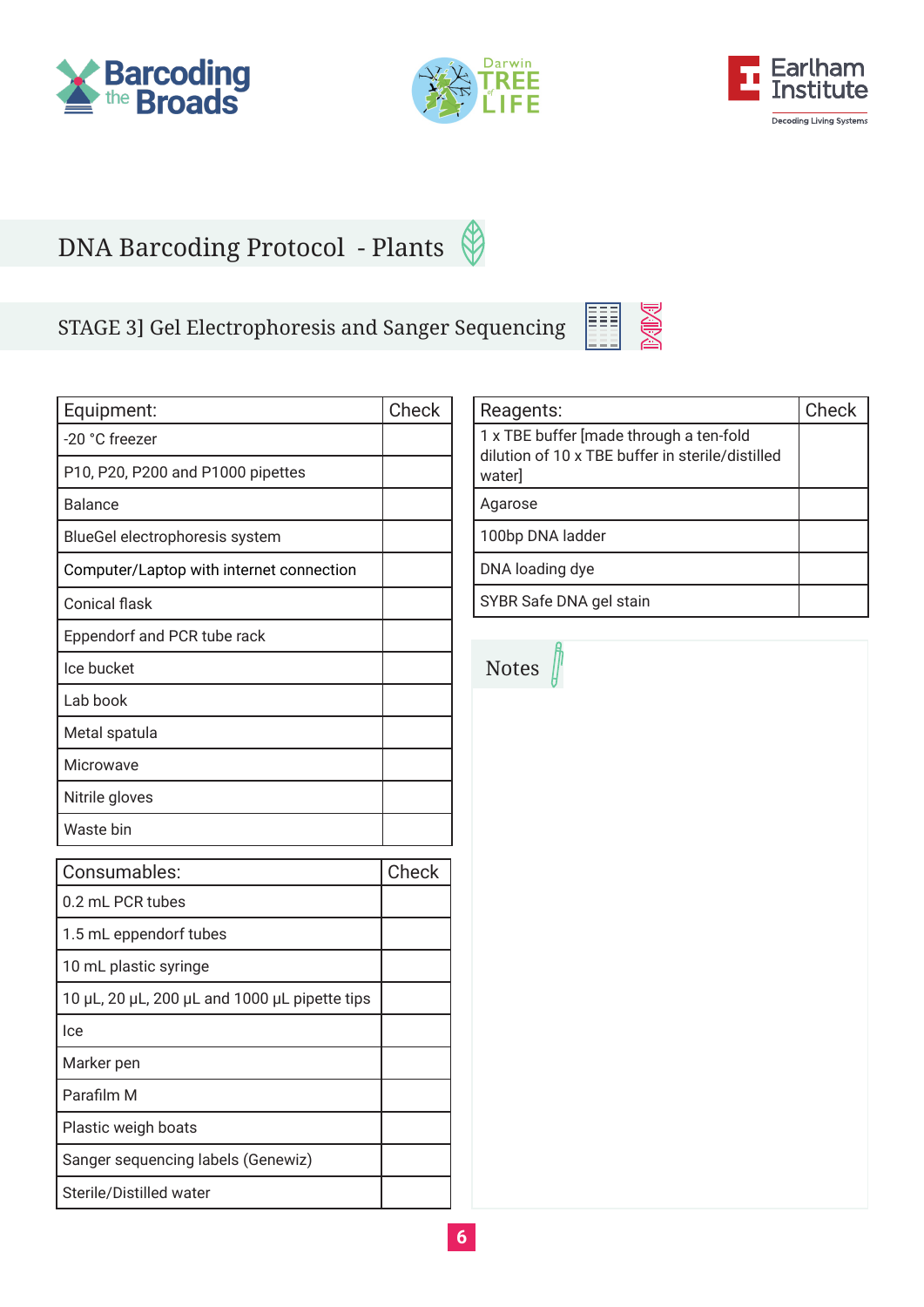







### STAGE 3] Gel Electrophoresis and Sanger Sequencing



#### Gel/Sample Preparation

**Use a fresh tip every time you pipette to avoid contamination**



Gel electrophoresis confirms whether the polymerase chain reaction (PCR) was successful. The technique mobilises DNA by charge and DNA fragments are separated by size, with smaller fragments moving further through the gel.

- Weigh out 0.4 g agarose and mix with 20 mL of 1 x Tris/Borate/EDTA (TBE) buffer in a conical flask **1**
- Microwave the mixture for 20-30 seconds or until the agarose has completely dissolved, ensuring the solution does not boil over. The solution should look completely transparent. Once the solution has cooled slightly, add 2 μL of red SYBR Safe DNA gel stain (NB: this reagent is light sensitive so keep it away from light when not in use) **2**
- Gently swirl the solution and pour into the gel tray with a comb insert, giving 9 large wells (20 μL capacity) **3** or 13 small wells (10 μL capacity). Pour the solution slowly to avoid bubbles and then allow the gel to set for approximately 20 minutes
- Once the gel has set, carefully remove the comb and transfer the gel tray into the main sample tray. Fill the main **4** sample tray with 35 mL of 1 x TBE buffer to cover the gel. DNA samples can now be prepared for analysis on the gel
- Add 5 µL of amplified DNA sample (post-PCR) to 1 µL loading dye in a 0.2 mL PCR tube and mix with a pipette **5** tip. Repeat with the negative control sample. The DNA ladder (used to determine the approximate size of DNA samples on the gel) is similarly prepared by combining 5  $\mu$ L 100 bp DNA ladder with 1  $\mu$ L loading dye in a 0.2 mL PCR tube
- Carefully add the 6 µL DNA/dye samples to the wells on the gel (one sample per well) then seal the tank with **6** the orange lid and press the power button. Progress of the gel is monitored by watching the dye move through the gel or by turning on the blue light

#### Sanger Sequencing



DNA (Sanger) sequencing is used to determine the order of the A, C, T & G building blocks in the DNA barcode region. If gel electrophoresis confirms the PCR experiment was successful then 20 µL of the amplified DNA sample can be transferred to a 1.5 mL Eppendorf tube and logged for collection/analysis via the Genewiz website.

The eppendorf tube is sealed with parafilm, a Sanger sequencing label is attached and then the sample is dropped off for collection (e.g. in the John Innes Centre reception before 2:30 pm). Sanger sequencing progress is tracked via the Genewiz website and **.ab1** files for the DNA Subway can be downloaded once the process is complete.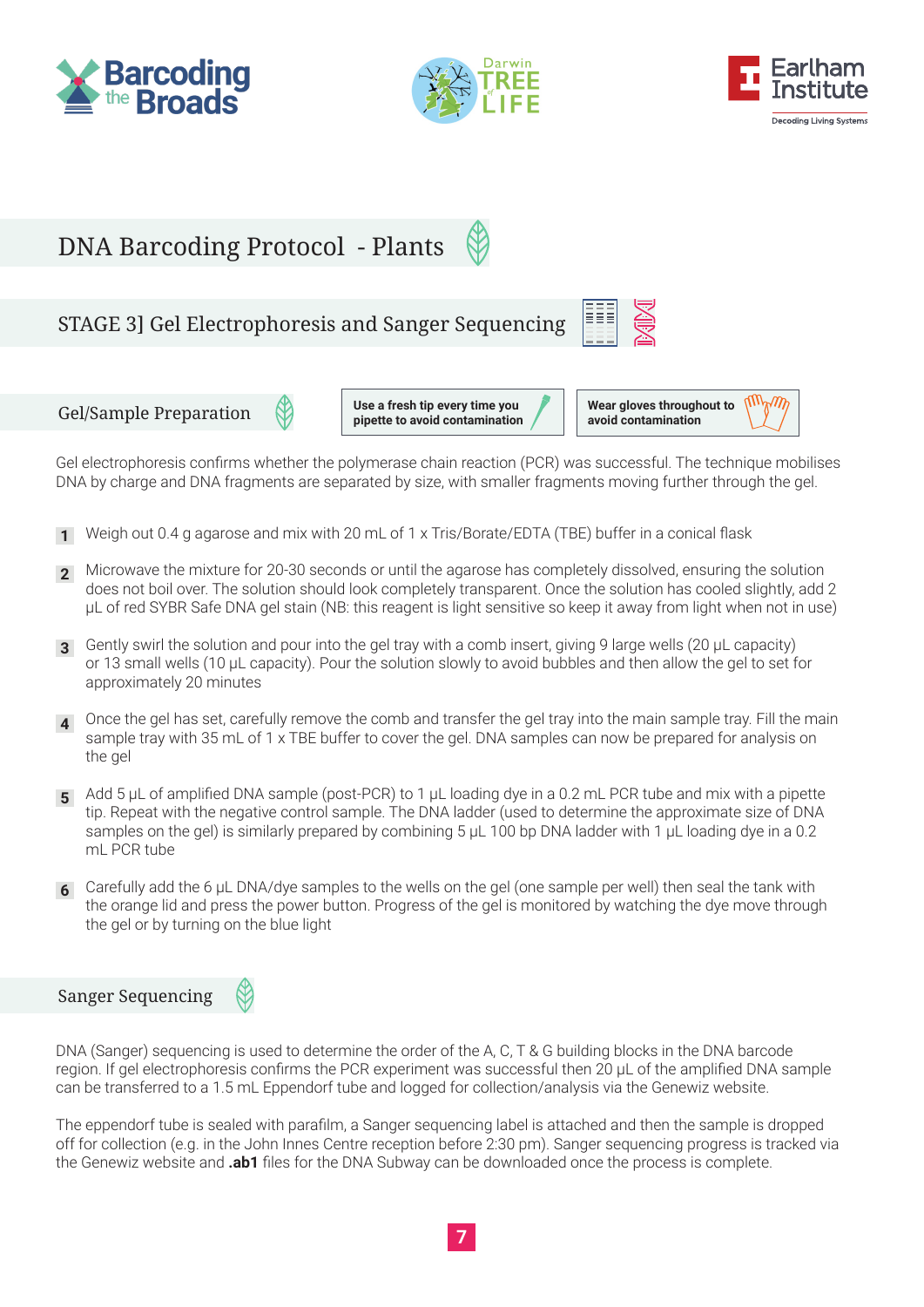







Computer/Laptop with internet connection



DNA sequences are analysed with the DNA Subway (<https://dnasubway.cyverse.org>). The platform is accessed with a CyVerse account or as a Guest (for the latter, projects can't be saved long-term). The Blue Line is selected to start a new project, "Barcoding: rbcL" is chosen as the project type and .ab1 files from the Genewiz website (one forward and one reverse per sample) are uploaded. A project title and short description can be added here too.

#### Step 1: Assemble Sequences

First, DNA sequences are viewed and automatically trimmed before the forward and reverse sequences for each sample are paired up. A consensus sequence is built from the forward/reverse pairs which can then be manually trimmed at both ends, ideally keeping the final sequence length above 400 bp.

#### Step 2: Add Sequences

Second, the consensus sequence is compared with online databases using a tool called BLAST (Basic Local Alignment Search Tool) to identify the plant from its DNA barcode region. Suggested species names and images are shown alongside an analysis of how close the consensus sequence matches those in the online databases. If the database sequences show <95% similarity to the consensus sequence then this could indicate the discovery of a new species. A range of rbcL reference data sets (e.g. common plants) can then be added to compare against the consensus sequence in the next step.

#### Step 3: Analyse Sequences

Third, multiple sequences (the consensus sequence and the reference data sets) are compared using a tool called MUSCLE (MUltiple Sequence Comparison by Log Expectation). Grey areas indicate a match with the overall consensus whereas coloured bars/letters show where individual sequences differ. After automatically trimming the multiple sequence alignments, phylogenetic trees can be made to visualise the relationship between plant species. Two types of phylogenetic tree can be made: neighbour joining (NJ) and maximum likelihood (ML). For both, an outgroup (i.e. the plant species in the data set that is most dissimilar to the one being studied) is chosen to act as a reference point for determining where the root and branches of the tree are placed.

DNA sequences of high enough quality can be exported to GenBank

**8**